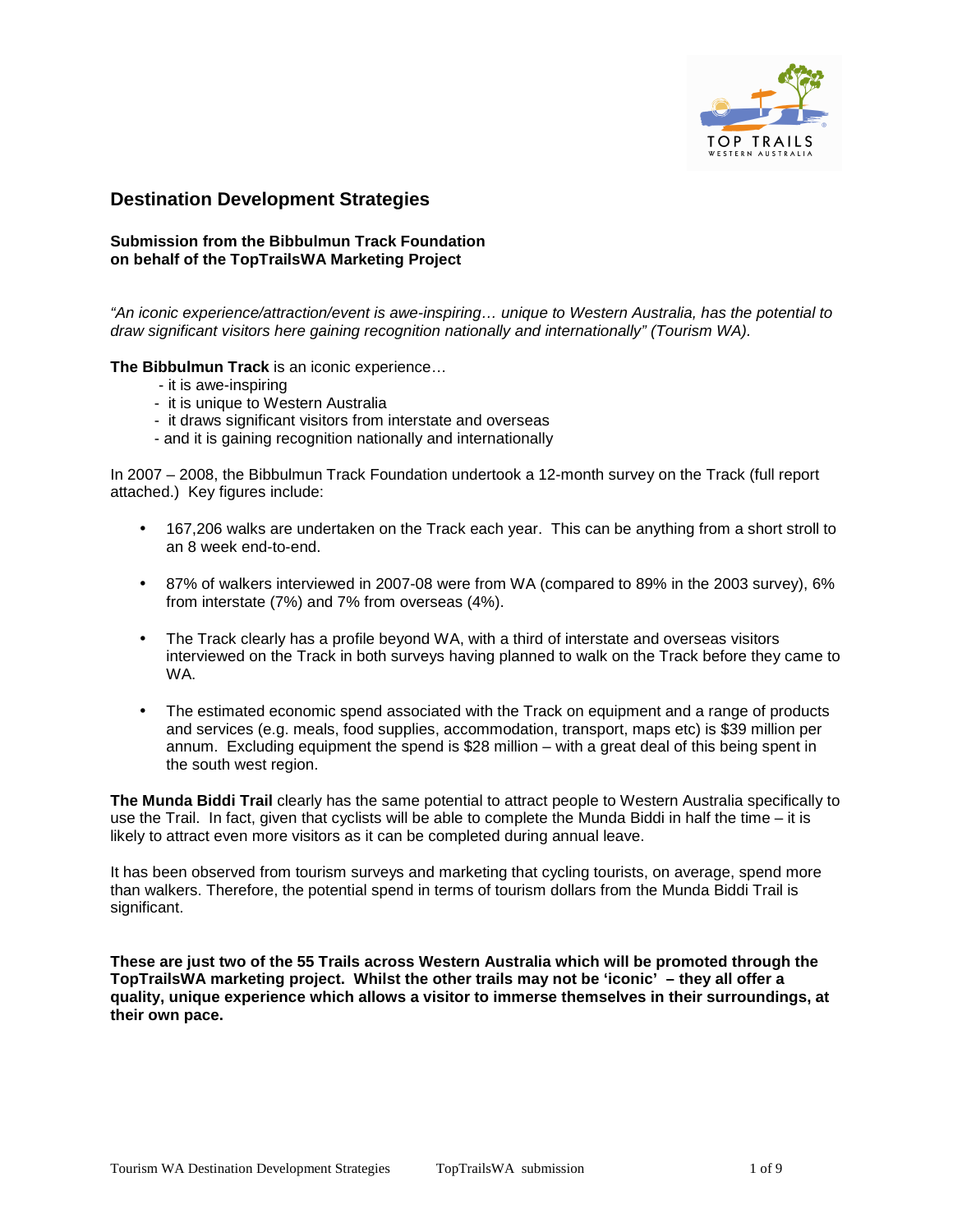

# **What is the TopTrails WA Marketing Project?**

The project is to cooperatively market WA's Top Trails – the trails that provide the best experiences across the State for visitors. The Bibbulmun Track Foundation is managing the project, however, the project is a joint initiative between DEC, DSR, Tourism WA and the three long-distance trails, the Bibbulmun Track, Munda Biddi Trail and Cape to Cape Track.

AusIndustry has funded \$407,400 towards this project, which aims to raise the profile of our trails interstate and internationally by:

- identifying Western Australia's Top Trails
- improving signage and marketing material for individual trails if required
- creating a Top Trails WA brand
- providing cooperative marketing of Top Trails through a central website and other initiatives

The project aims to:

- a) bring more visitors to WA, and
- b) disperse them to regional areas.

### **Walk, bike, canoe, equestrian, snorkel and drive trails are all included.**

The primary focal point for promotion is the website www.toptrails.com.au. This will act as a gateway providing a brief overview of each trail and linking to other websites, such as Naturebase or the local Visitor Information Centre, for additional information. (The website is live but will not be updated to reflect the Top Trails until the media launch in September 2009)

### **How were the Top Trails selected?**

Nominations were invited through PR, networks and email to DEC, Tourism, DPI, DSR employees; user groups (such as bushwalking clubs) and the general public. 165 nominations were received.

All the nominated trails were assessed against a selection criteria designed to find the trails which provide visitors with the best trail experiences in each region of the State. The selection panel included representatives from a variety of organisations including Tourism WA.

55 trails have been selected and the project team is working with all local stakeholders to ensure maximum benefit is accrued. The website will be launched and marketing commence in September 2009.

# **What are the benefits?**

The benefits for the visitor:

- Featuring the best trails from around the State on one website makes it much easier for visitors (including West Australians) to find information.
- Many areas have lots of trails. If a visitor only has one day, we let them know which trail we think will provide them with the very best experience. However, we will also link to further information where they can discover what else (including other trails) the area has to offer.
- Make it easier for visitors to find products and services linked to the trails.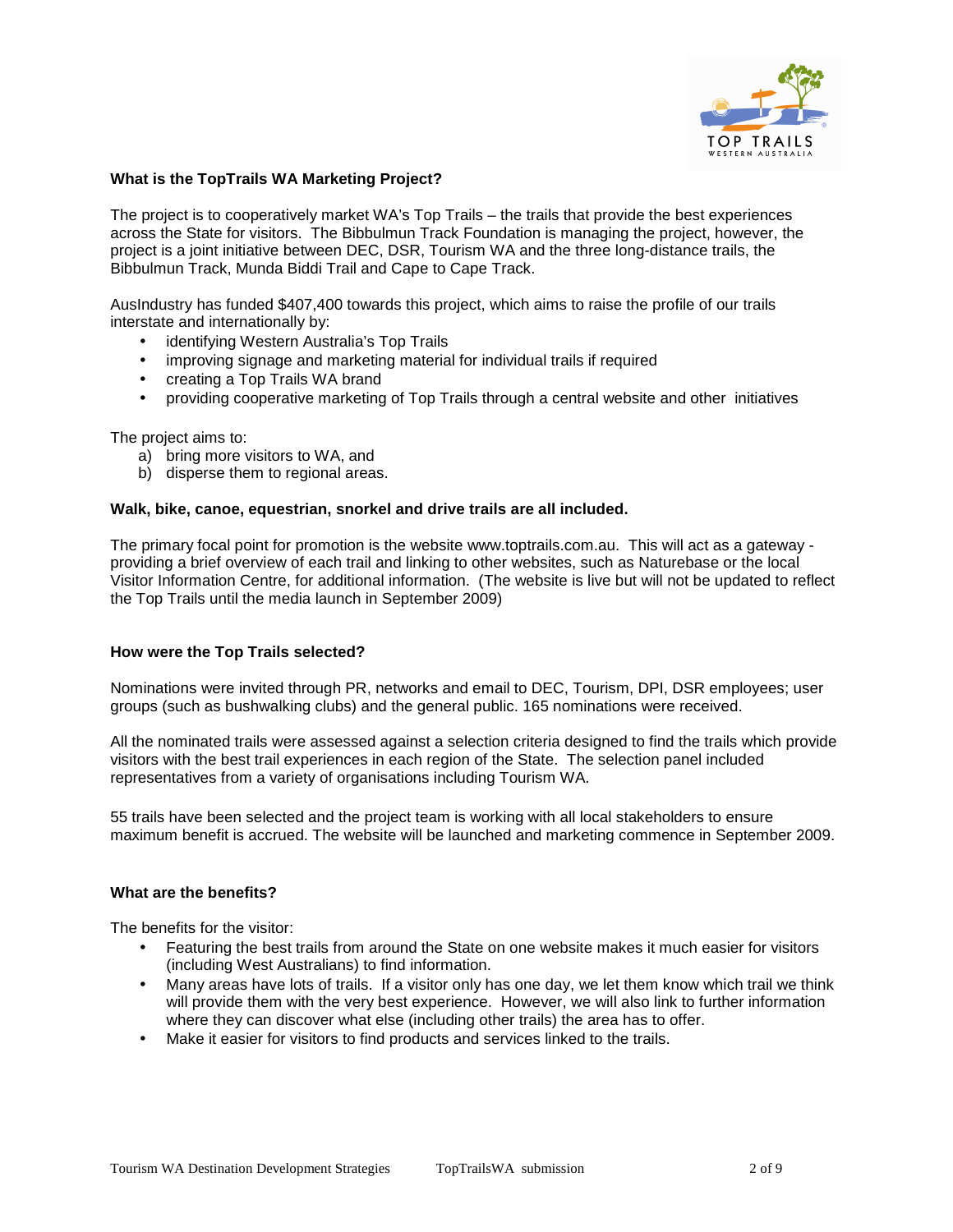

The benefits for tourism operators:

- Trails are free and many trail managers don't have a budget to market them. The Top Trails will be promoted cooperatively using funds generated from advertising on the Top Trails website
- A higher profile for trails will hopefully bring more visitors to regional areas, benefitting local businesses.

# **DESTINATION DEVELOPMENT OPPORTUNITIES**

This two-year project has highlighted a number of areas where there is potential to develop products and services to improve the experience for existing trail users and potentially attract more visitors.

# **PUBLIC TRANSPORT**

There are a couple of areas to which public transport services could be extended. Mundaring Weir and Dwellingup are hubs for a number of trails but have no public transport and are virtually impossible to access unless you have a car.

### **Mundaring Weir**

A popular ride on the Munda Biddi is from Mundaring to Mundaring Weir. A popular walk on the Bibbulmun Track is from Kalamunda or the Calamunnda Camel Farm to the Weir.

In both instances, trail users have to walk/ride back, or have a friend or family member collect them. Visitors to the State don't have these contacts and the thought of walking/riding 15km/8km back to your starting point can be very unappealing – particularly for families. The Kep Track also passes through this area.

**Suggestion:** Trial a weekend service (with a trailer for bikes) that does a loop between Kalamunda, Mundaring Weir and Mundaring. It could incorporate key stops such as the Calamunnda Camel Farm, Golden View lookout, Mundaring Weir Hotel, Sculpture Park and John Forrest National Park. These are spots where trails can be accessed including the Railway Reserves Heritage Trail, and the Eagle's View Circuit Walk in John Forrest National Park.

Commercial businesses such as the Mundaring Weir Hotel, Kalamunda Hotel and John Forrest Tavern could be potential supporters of this service.

If feasible, the service could also be extended to the Goat Farm – a popular mountain bike park in Greenmount, just off Great Eastern Highway – and the Midland Train Station. The Railway Reserves Heritage Trail also passes this way.

### **Dwellingup**

If walkers arrive in Dwellingup, they can possibly catch the Hotham Valley Tourist train to Pinjarra and get a bus or train back to Perth, but the service is so infrequent that walkers would have to stay in Dwellingup a number of days – time which they may not have. Bike riders have no way of getting their bikes back to Perth.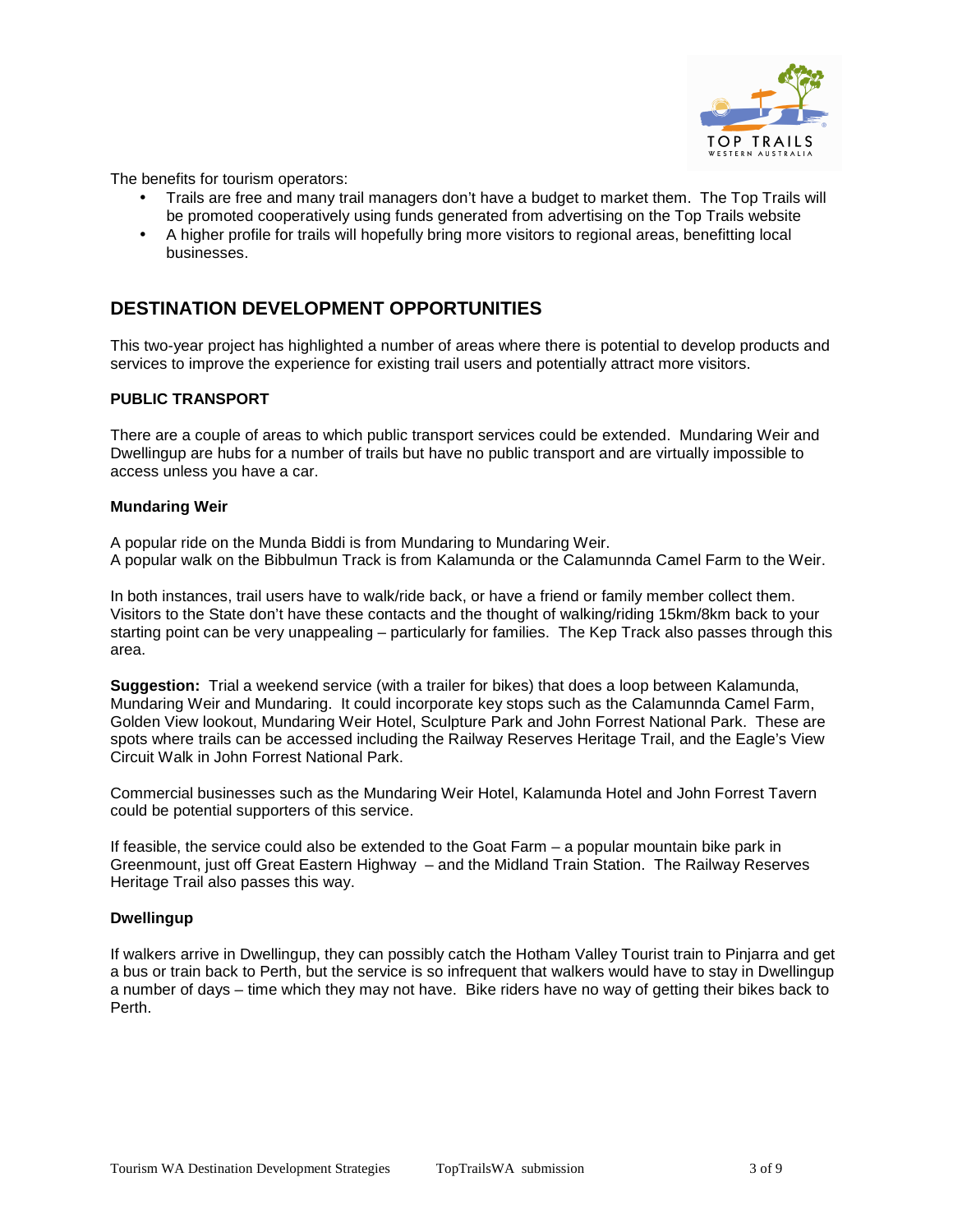

# **BIKES ON TRAINS**

Following on from the point about Dwellingup. It is not possible to take bikes on buses – and virtually impossible on trains going to regional destinations. For example, the Australind will not pick up bikes at any stop other than at Perth or Bunbury. Also the Kep Track suggests taking the train to Northam and cycling back to Mundaring from there. The Avon link and Prospector have two bike spaces – which have to be booked in advance. However, these spots are also the only space available for wheelchairs. When trying to book bikes onto the train, a local trail user was informed that this space was booked daily by a commuter with a bike. It therefore took them weeks to get a booking for their bikes.

Southwest Coachlines will take 2 bikes if booked in advance.

If we wish to promote this as a serious suggestion to tourists, then this situation will have to be improved.

#### BIKE HIRE

Perth has a fantastic network of dual-use paths, however, it is virtually impossible to hire a bike anywhere other than on the Perth foreshore. One of the Top Trails is the Swan Valley Heritage Cycle Trail. To cycle on this trail, a visitor has to hire a bike from the foreshore and take it on the train to Guildford. This is not only very inconvenient, but would also be very expensive as riding to the train station, waiting and catching a train etc would add at least an hour to the bike hire fee – and would potentially limit the amount of time they would spend having lunch in the Swan Valley.

There are a number of bike trails in the Top Trails project – including the Munda Biddi, Kep Track, Railway Reserves Heritage Trail, Grizzly Trail, Great Ocean Cycle Way and Timberline Trail. The lack of bike hire facilities close to these trails will be a major limiting factor to the number of interstate and international visitors who can access those trails.

On discussion with the Swan Valley Visitor Information Centre, it appears that a number of people have looked into providing bike hire, but due to the high cost of insurance it is not a viable stand-alone business.

**Suggestion:** Is bike hire a potential income stream/service that could be provided by VICs? Insurance could be taken out by the VIC association, or Tourism WA, to cover all the centres, rather than one small business taking out its own policy which apparently makes the service unviable.

**NOTE:** Only one equestrian trail is being promoted (the Kep Track) as visitors cannot hire a horse – only go on an escorted ride. The Kep Track is the only trail where this experience is available.

### CANOE HIRE

This is another area which has potential. We are only promoting the canoe trails near Mandurah, as currently they are the only canoe experiences where both a canoe trail map and canoe hire are available.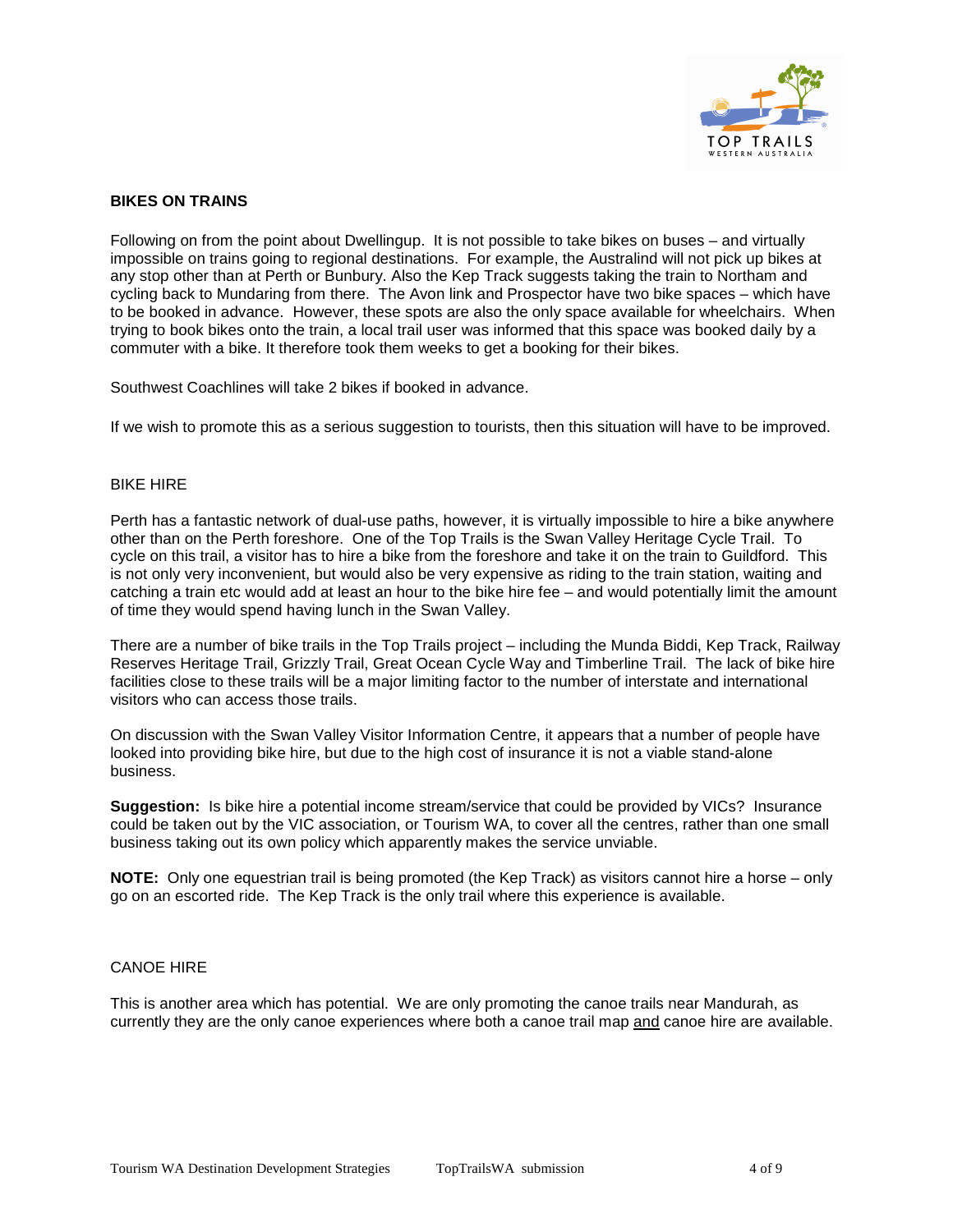

# GROUP ACCOMMODATION

There is a lack of group accommodation which is not of a dormitory or back-packer style. Whilst there are a host of B&B's and self contained cottages, they are all set up for families. Groups of bushwalkers and cyclists (who are mostly not couples) often require accommodation with twin rooms at the same location. One problem is that while some accommodation providers can accommodate larger numbers, they invariably have rooms with a double bed which can therefore only accommodate one single person.

**Suggestion:** Many businesses in Europe have taken the initiative to supply two twin beds in lieu of the double bed which can be pushed together to make a double if required.

# TRAIL FRIENDLY BUSINESSES

As already mentioned – trails are free. However, they attract people to an area – and trail users are like any other visitors – they spend money on accommodation, meals and visiting other attractions in an area.

Trails are often located in areas which are 'off the beaten track' and provide an excellent opportunity for regional businesses to increase their profile by linking themselves with the trail and offering trail-friendly services. This enhances the experience for the trail users,

## **Examples of trail-friendly services for accommodation providers (depending on which trail is nearby) include:**

- A 'drying room' for boots or to hang wet clothes
- A boot scraper or tap to clean boots
- Somewhere undercover and secure to put bikes
- A washing machine
- Packed lunches available
- Early breakfast available on request (or continental to take away)
- Track transfers
- Tyre puncture kits for sale
- Basic first-aid items available e.g. blister kits

### **Other opportunities for local businesses:**

- Pick-up/drop-off services (by local taxi or tour operator)
- Bike hire
- Canoe hire
- Food supplies suitable for trail users
- Equipment supplies e.g. gas refills, puncture repair kits, methylated spirits for stoves
- Guided walks/cycle tours

**Suggestion:** Conduct Business Blitz seminars in regional areas to inform businesses about:

- the potential of trails tourism
- identifying opportunities in their area
- becoming a trail-friendly business
- leveraging off the TopTrailsWA marketing project.

We would be happy to work with Tourism WA to develop the content for these sessions, or information sheets to distribute throughout the Tourism Network.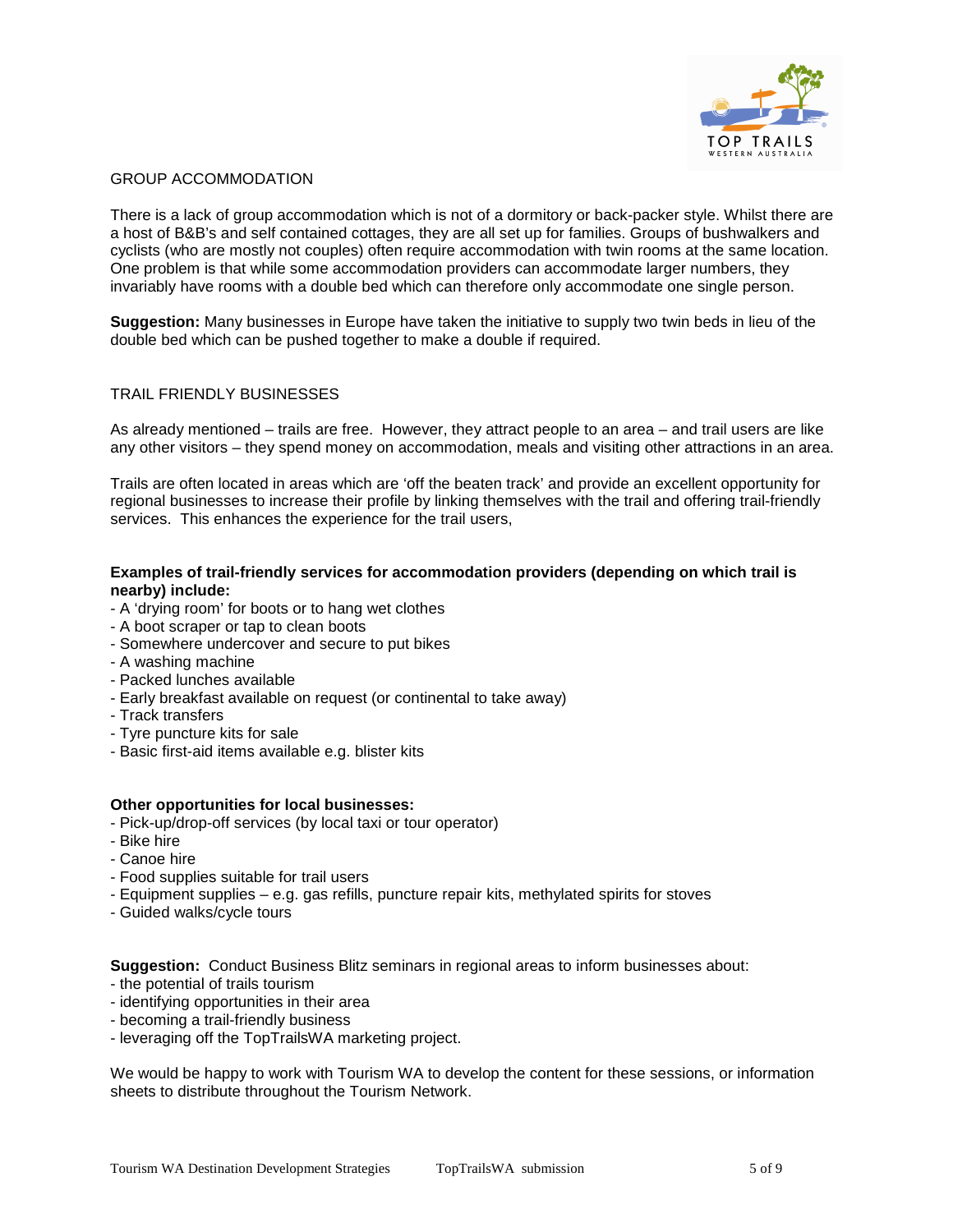

# **THE BIG PICTURE!**

Put WA on the map as a trails destination!

The potential of Trails Tourism in WA is big – particularly in the south west. The Munda Biddi Trail Foundation has received \$3 million from Royalties to Regions funding to take the trail all the way to Albany. This means the south west of WA will have two world-class long distance trails linking the following towns (the communities in bold are the ones through which both trails pass):

Kalamunda, Mundaring, (**Mundaring Weir**) Jarrahdale, **Dwellingup, Collie**, Donnybrook, Balingup, Nannup, **Donnelly River Village**, Manjimup, **Pemberton, Northcliffe, Walpole, Denmark** and **Albany.** 

# **DEVELOPMENT OPPORTUNITY – CREATE TRAIL 'HUBS'**

When looking at the towns through which both trails pass, some stand out as having the potential to become trail hubs.

Ideally, a trail hub will have the following:

- Good parking
- Bike hire
- Public transport access
- A café
- Toilets/showers (for day trippers)
- **Accommodation**
- Shop for trail supplies/bike repairs

From the list above, the following stand out as having the potential to be promoted as trail hubs due to facilities already in place and the number of trails in the region:

### **Mundaring Weir**

Walk trails: Bibbulmun Track, Weir Walk Trail, O'Connor Trail Bike trails: Munda Biddi Trail, Kep Track, Kalamunda Circuit, and the Department of Transport's 'Ride through the Hills' cycle route http://www.dpi.wa.gov.au/cycling/1927.asp

Facilities include: The Perth Hills National Parks Centre, Mundaring Weir Hotel, YHA hostel. Lacking: Public Transport, bike hire/supplies

# **Dwellingup**

Walk trails: Bibbulmun Track + approximately 8 other trails ranging from 2km to 46km Bike trails: Munda Biddi trail, Marrinup MB trail.

Paddling: Murray River

Facilities include: Various accommodation including caravan park with bunk rooms, Hotel, shop, café, mountain bike hire, canoe hire, camping equipment hire, Guided canoe tours and white water rafting Lacking: B&Bs, public transport, track transfers for walkers.

### **Blackwood River Valley (Nannup, Balingup, Bridgetown, Boyup Brook)**

Drive trail: The towns in this region are linked by one of the seven drive trails selected as Top Trails: the Blackwood River Tourist Drive.

Walk trails: Bibbulmun Track, Golden Valley Tree Park, plus many local trails around each town.

Bike trails: Munda Biddi Trail, Sidings Rail Trail and Old Timberline Trail (Nannup)

Paddling: Blackwood River, Donnelly River

Facilities: Canoe hire in Nannup and Boyup Brook

Lacking: Mountain bike hire? Public transport / tranfers linking the towns. A circuit bus service could include Donnelly River Village and Manjimup.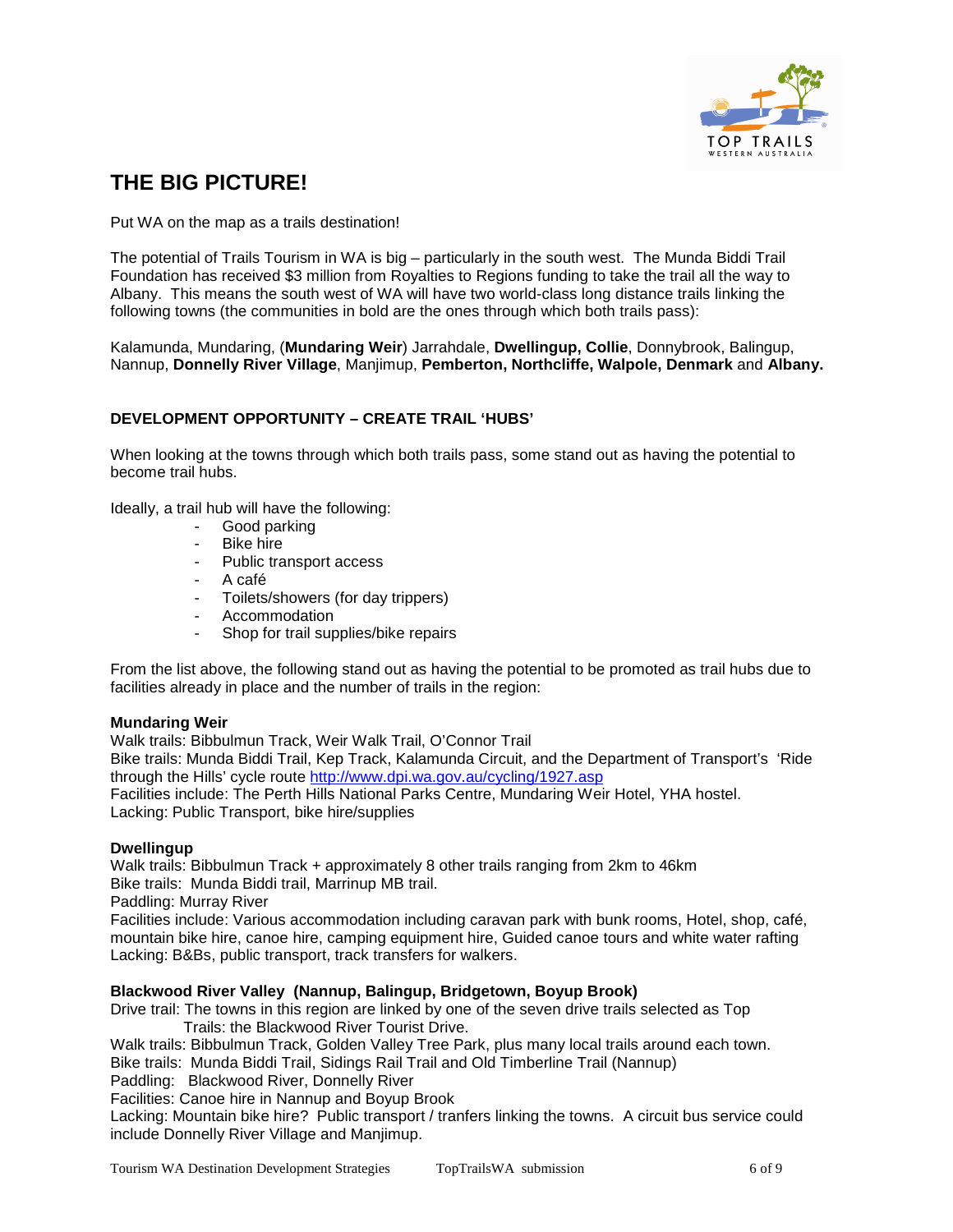

Both the Bibbulmun Track and Munda Biddi Trail (within the next 12 months) pass through Donnelly River Village (DRV) which provides a range of accommodation options including self-contained cottages, camping, walker (or cyclist) rooms and a B&B. Located half way between Nannup and Manjimup, DRV has the potential to be a trails hub. It provides a unique Australian experience for visitors, with kangaroos and emus roaming freely and a lake nearby for swimming in summer – it also has a general store open 7 days a week which already stocks good supplies for Bibb Track walkers and offers breakfast, hot drinks and snack foods. There's a building which used to be the club house when still a working mill town. It has a large function room with a fire, a bar, kitchen, billiards room etc.

Given that the Munda Biddi Trail is suitable for all ages and levels of experience, DRV would be the perfect spot for a fun, easy technical MB course with a few obstacles etc that all ages could tackle. This could be situated within the grounds and become another attraction for the area.

### **Northcliffe**

Walk trails: Bibbulmun Track, Understory Sculpture Walk, other local trails Bike trails: Boorara State Championship Trail, Forrest Park Trail, Federation Trail, Warren National Park. Facilities: Range of accommodation, hotel, café, general store. Lacking: Mountain bike hire?

A number of mountain bike trails have been developed in Northcliffe which is home to the State Championships and the annual Karri Cup MTB challenge which had 432 competitors in March 2009. http://www.karricup.com.au/

Both Denmark and Albany also have potential.

Many of these towns are 'off the beaten track' and do not attract high visitation from interstate or international tourists. Becoming a trail hub will give them a point of difference and support many of the small businesses.

### **CONSULTATION:**

This is by no means an exhaustive look at the possibilities for improving services and establishing trail hubs to attract visitors. Along with the Shires and VICs the following agencies would need to be consulted:

- The Department of Conservation and Land Management (DEC) most of the trails mentioned are on DEC managed land.
- The Department of Transport involved in cycle trail development and promotion with excellent information and resources on the website under cycle tourism: http://www.transport.wa.gov.au/cycling/14943.asp
- EMRC has recently done a great deal of research into cycle tourism.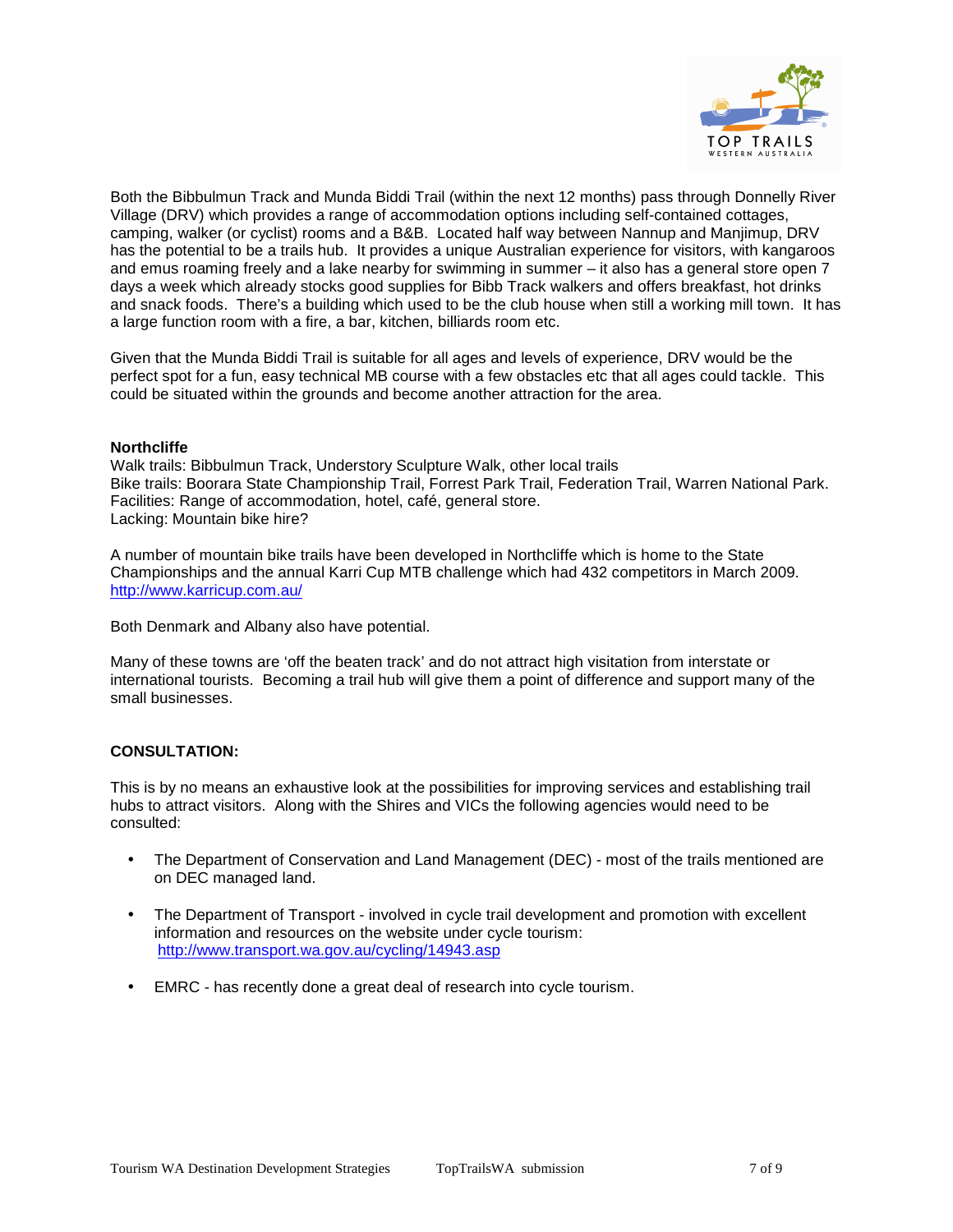

# **DESTINATION DEVELOPMENT CRITERIA**

### **1) Projects and priorities must result in either a positive economic, social and/or environmental return to the community**

- The research report attached demonstrates that trails return a positive economic benefit.
- Trails also provide recreational opportunities to locals and, in some instances, an opportunity to volunteer.
- Trail maintenance involves the removal of weeds and other initiatives which enhance the natural environment.

### **2) Development projects and priorities must align with Tourism WA's strategic priorities**

- 1. Improve the quality of visitor experiences - All the suggestions in this document are aimed at improving the experience for trail tourists.
- 2. Secure the future of regional tourism
	- Most of the suggestions in this document will increase tourism in regional areas.
- 3. Grow visitor expenditure faster than visitor nights (numbers)
- Trails can attract a new type of visitor to WA.
- Services and products can be developed to meet the needs of trail tourists.
- 4. Accelerate the development of Aboriginal tourism
	- Trails provide opportunities for aboriginal interpretation and tours.

5. Build recognition that tourism and events enhance the unique Western Australian lifestyle and support the natural environment

- What better way to enjoy the natural environment than on a trail.

### **3) The project should have the support of local government and/or other key regional stakeholders**

The following are just some of the stakeholders which support trails in some way; either through the marketing project, development of trails infrastructure or maintenance.

- Department of Environment and Conservation
- Department of Sport and Recreation
- Department of Transport
- East Metropolitan Regional Council
- South West Development Commission
- Great Southern Development Commission
- Peel Development Commission